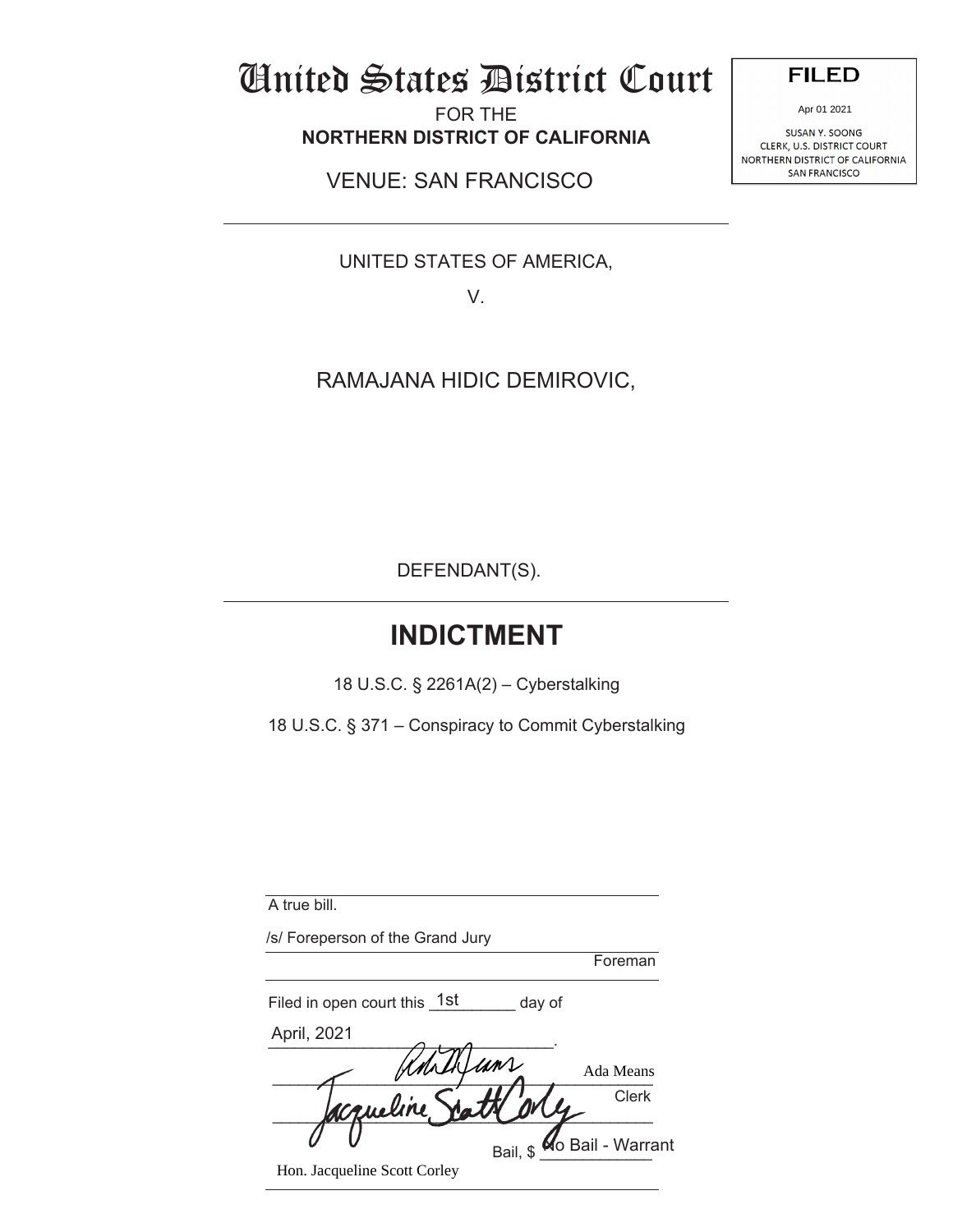|                |                                                                                                                                                                                                         |                                                                                                                 | <b>FILED</b>                                                         |  |  |
|----------------|---------------------------------------------------------------------------------------------------------------------------------------------------------------------------------------------------------|-----------------------------------------------------------------------------------------------------------------|----------------------------------------------------------------------|--|--|
| 1              | STEPHANIE M. HINDS (CABN 154284)<br><b>Acting United States Attorney</b>                                                                                                                                |                                                                                                                 | Apr 01 2021                                                          |  |  |
| $\overline{2}$ |                                                                                                                                                                                                         |                                                                                                                 | <b>SUSAN Y. SOONG</b>                                                |  |  |
| 3              |                                                                                                                                                                                                         |                                                                                                                 | <b>CLERK, U.S. DISTRICT COURT</b><br>NORTHERN DISTRICT OF CALIFORNIA |  |  |
| 4              |                                                                                                                                                                                                         |                                                                                                                 | <b>SAN FRANCISCO</b>                                                 |  |  |
| 5              |                                                                                                                                                                                                         |                                                                                                                 |                                                                      |  |  |
| 6<br>7         |                                                                                                                                                                                                         |                                                                                                                 |                                                                      |  |  |
| 8              | UNITED STATES DISTRICT COURT                                                                                                                                                                            |                                                                                                                 |                                                                      |  |  |
| 9              | NORTHERN DISTRICT OF CALIFORNIA                                                                                                                                                                         |                                                                                                                 |                                                                      |  |  |
|                |                                                                                                                                                                                                         |                                                                                                                 |                                                                      |  |  |
| 10             | <b>SAN FRANCISCO DIVISION</b>                                                                                                                                                                           |                                                                                                                 |                                                                      |  |  |
| 11             | UNITED STATES OF AMERICA,                                                                                                                                                                               |                                                                                                                 | CASE NO. 3:21-cr-00133 VC                                            |  |  |
| 12             | Plaintiff,                                                                                                                                                                                              | VIOLATIONS:<br>Count One: 18 U.S.C. § 2261A(2) – Cyberstalking<br>Count Two: 18 U.S.C. $\S 371$ – Conspiracy to |                                                                      |  |  |
| 13             | V.                                                                                                                                                                                                      |                                                                                                                 |                                                                      |  |  |
| 14             | RAMAJANA HIDIC DEMIROVIC.                                                                                                                                                                               |                                                                                                                 |                                                                      |  |  |
| 15             | Defendant.                                                                                                                                                                                              |                                                                                                                 | Commit Cyberstalking<br><b>SAN FRANCISCO</b>                         |  |  |
| 16             |                                                                                                                                                                                                         |                                                                                                                 |                                                                      |  |  |
| 17             | INDICTMENT                                                                                                                                                                                              |                                                                                                                 |                                                                      |  |  |
| 18             | The Grand Jury charges:                                                                                                                                                                                 |                                                                                                                 |                                                                      |  |  |
| 19             | <b>Summary of the Offenses</b>                                                                                                                                                                          |                                                                                                                 |                                                                      |  |  |
| 20             | 1.<br>Beginning in 2016, and continuing until at least October 2019, Defendant RAMAJANA                                                                                                                 |                                                                                                                 |                                                                      |  |  |
| 21             | HIDIC DEMIROVIC, an adult resident of San Francisco during the period relevant to this indictment,                                                                                                      |                                                                                                                 |                                                                      |  |  |
| 22             | and her co-conspirator (a minor during part of this period), and others known and unknown to the grand                                                                                                  |                                                                                                                 |                                                                      |  |  |
| 23             | jury, engaged in acts of cyberstalking against multiple minor victims and those victims' family                                                                                                         |                                                                                                                 |                                                                      |  |  |
| 24             | members. The principal targets of the scheme were persons with whom the co-conspirator had or                                                                                                           |                                                                                                                 |                                                                      |  |  |
| 25             | attempted to have romantic relationships. The cyberstalking and related conduct escalated with each<br>victim and involved hundreds of malicious, deceptive, and abusive communications, in DEMIROVIC's |                                                                                                                 |                                                                      |  |  |
| 26             |                                                                                                                                                                                                         |                                                                                                                 |                                                                      |  |  |
| 27             |                                                                                                                                                                                                         |                                                                                                                 |                                                                      |  |  |
| 28             |                                                                                                                                                                                                         |                                                                                                                 |                                                                      |  |  |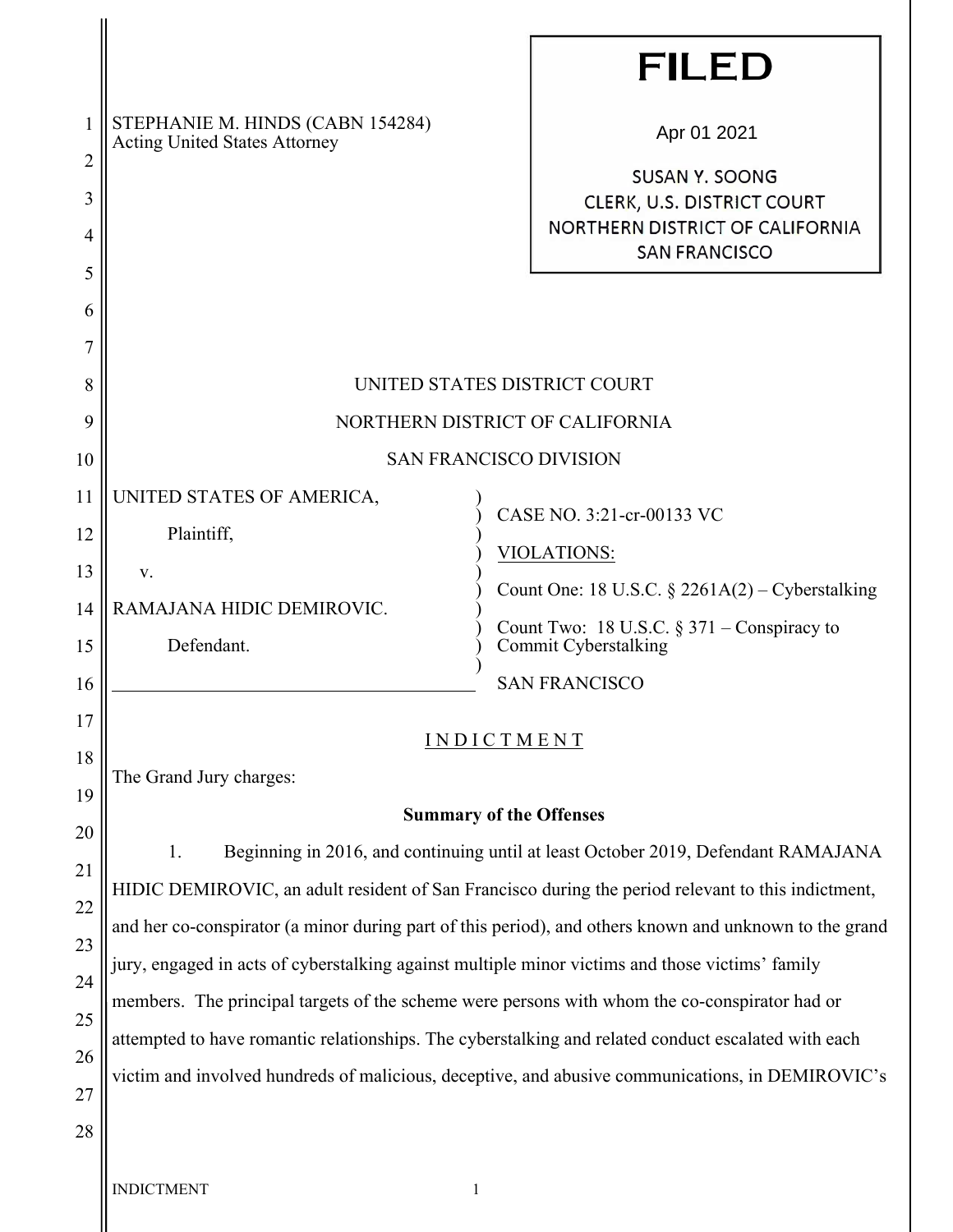1 2 own name, or in the name of her co-conspirator, or using pseudonymous accounts. The conduct also involved extensive online impersonation of one victim.

3 4 5 6 2. DEMIROVIC's conduct was intended to harass and intimidate the victims by sabotaging their personal relationships, social reputation, academic life, and work prospects. It caused them to fear for their safety. It also attempted to cause, and did cause, substantial emotional distress to victims, and would reasonably be expected to cause such emotional distress to the victims.

#### **Victim A**

3. Victim A, aged 14, dated the co-conspirator for a few days in February 2016.

9 10 11 4. On or about May 11, 2016, DEMIROVIC came to Victim A's high school and asked students where she could find Victim A. DEMIROVIC located Victim A, accosted him and, in front of other students, threatened to "rip [his] fucking heart out."

12

13

7

8

5. DEMIROVIC also began contacting Victim A's mother with intimidating messages. 6. Victim A grew anxious, depressed, and fearful of another confrontation by

14 15 16 DEMIROVIC. He began skipping field trips and singing classes when he knew that DEMIROVIC might be present. He sought therapeutic help. His grades slipped so far that his parents considered withdrawing him from school.

17

### 18

7. Victim B dated the co-conspirator for about two months in April and May 2016.

**Victim B**

19 20 8. On or about July 7, 2016, DEMIROVIC called and text messaged Victim B, aged 15, while he was in class, asserting in a text message that Victim B should be "condemned."

21 22 23 24 9. On or about August 11, 2016, at 11:02 p.m., DEMIROVIC began sending a series of text messages to a telephone used by Victim B, calling him an "awful human being." When Victim B asked DEMIROVIC not to communicate with him, as a minor, by text message, DEMIROVIC replied by text message: "You're not a child. You're an idiot."

25 26 27 10. On or about August 23, 2016, DEMIROVIC once more began sending text messages to a telephone used by Victim B, at 9:38 p.m., telling Victim B that her husband would "find" Victim B and that "it's not going to look pretty." In the text messages, DEMIROVIC also threatened to seek a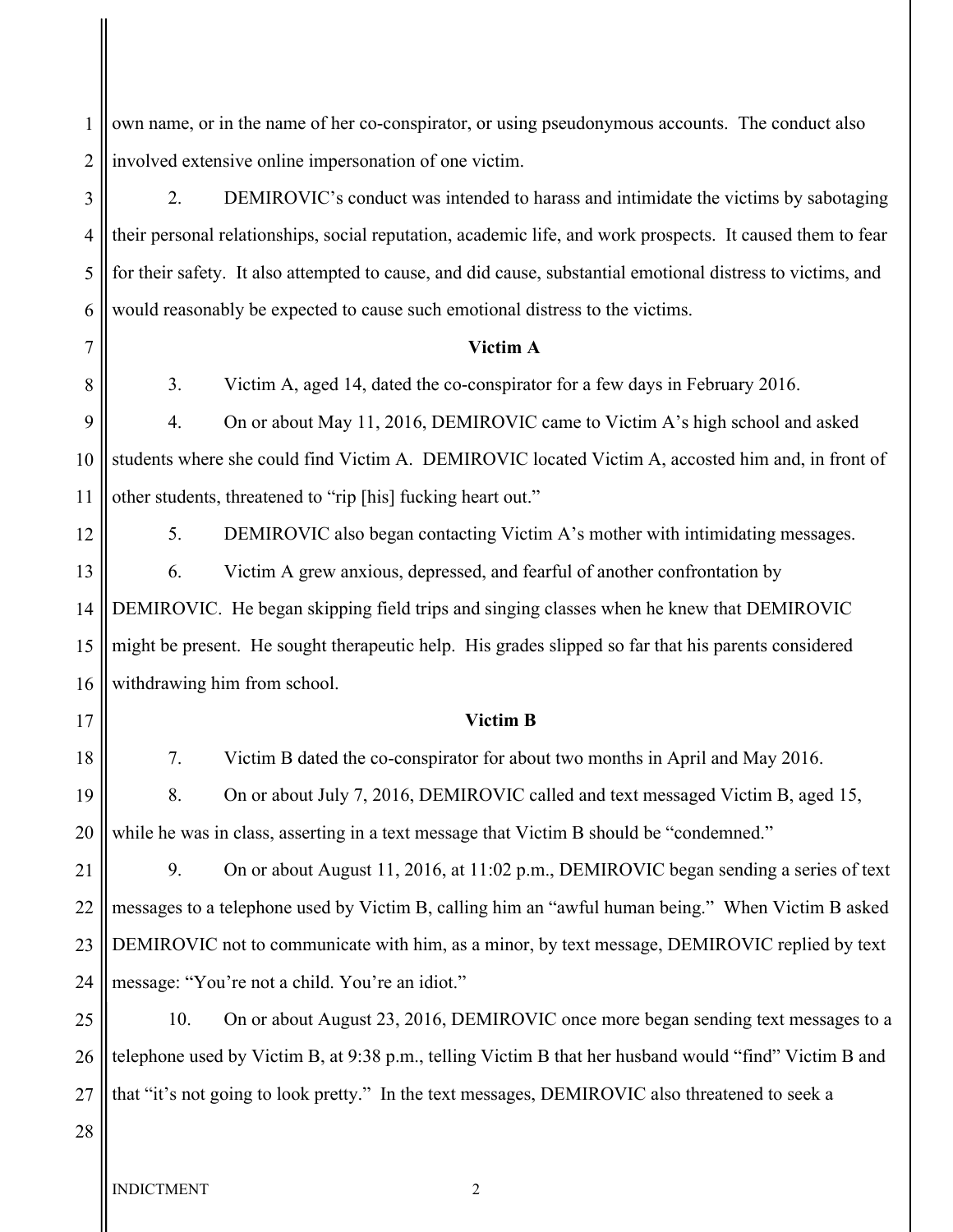1 2 restraining order against the minor and suggested that, when she did so, Victim B's college applications would be prejudiced.

3 4 11. In or around fall 2016, DEMIROVIC and her co-conspirator called Victim B's employer to report, falsely, that Victim B was physically abusive, used drugs, and had alcohol problems.

5 6 7 8 12. Around the same time, DEMIROVIC and her co-conspirator contacted administrators at Victim B's school and repeated these false allegations. Administrators at Victim B's high school were alarmed by the contact and arranged security measures for Victim B and barred DEMIROVIC from campus.

 $\overline{Q}$ 10 11 12 13 14 15 16 13. Beginning no later than October 2016, DEMIROVIC and her co-conspirator used Instagram anonymously to attack Victim B. Instagram is an American social networking service owned by Facebook that facilitates sharing of photos, videos, and messages. DEMIROVIC's Instagram communications to Victim B mocked the minor for having divorced parents. Among other messages, DEMIROVIC and her co-conspirator wrote: "Daddy left you so you have to be a fuckup," "It must feel awful that he left you," "What a sad piece of shit you are," and "Do you cry every night because your daddy didn't want you." Two screennames were used, each employing Victim B's name along with a taunting moniker: "[Victim's B first name] the shit" and "[Victim B's first name] the small dick."

17 18 19 20 21 22 23 24 14. This harassment undermined minor Victim B's emotional health, leaving him feeling helpless, fearful, and distressed. His mother disallowed him from taking the bus and hired a private driver to transport him to school and soccer practice. Victim B deleted his social-media accounts, curtailed his friendships, and changed his phone number. He could not sleep, saw his grades decline, and began seeing a therapist. At one point, on vacation in Mexico, in December 2016, Victim B thought he saw DEMIROVIC and panicked; he began packing up and demanding a return home. Years later, in November 2020, he panicked when he thought he saw DEMIROVIC at his work. Victim B's mother found the effect on her son "heartbreaking."

**Victim C** 

26 27 28 15. Beginning no later than May 2018, Victim C became the subject of a seventeen-month campaign of cyberstalking by DEMIROVIC and her co-conspirator. This course of conduct was intended to humiliate Victim C and destroy his social relationships.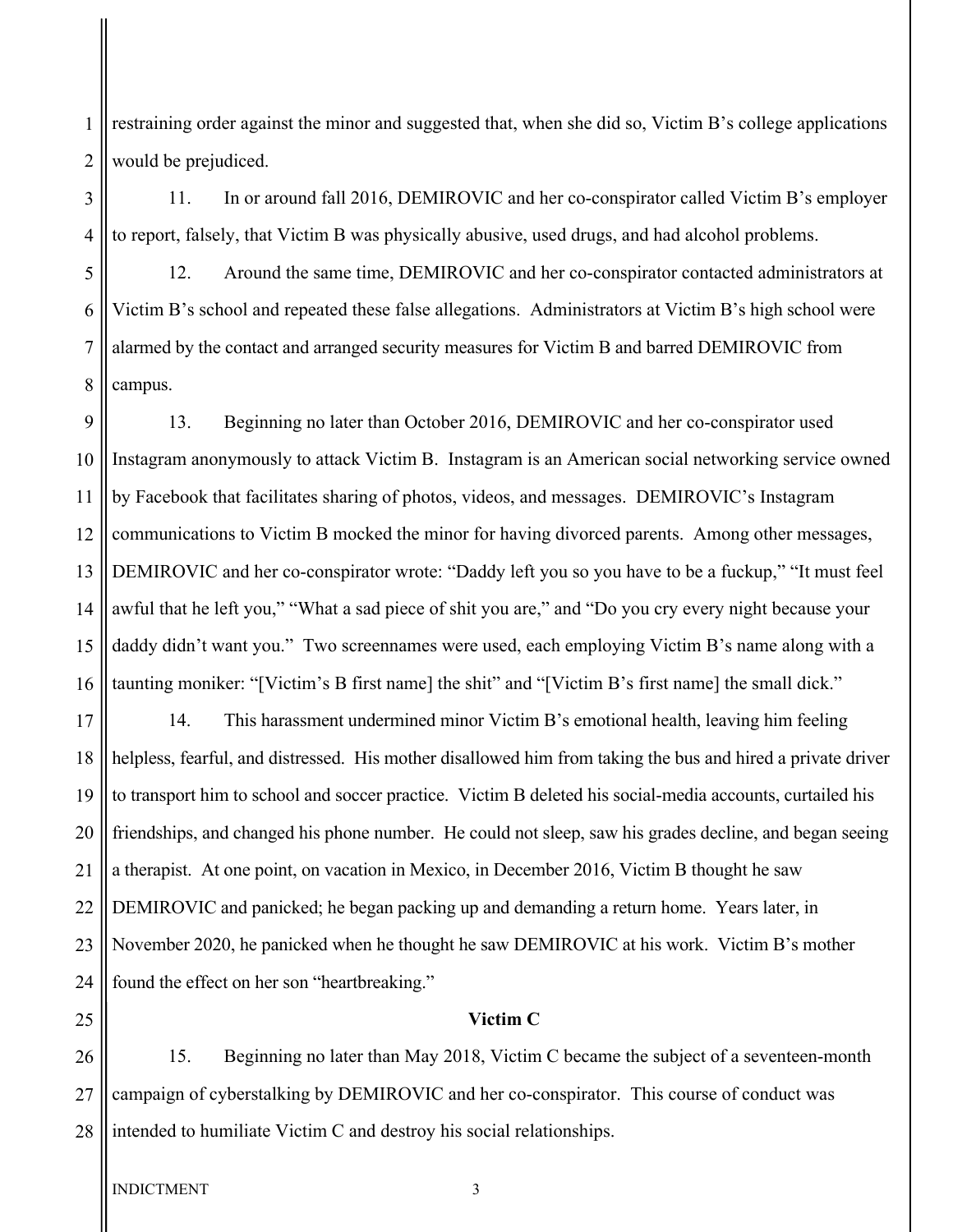1 2 16. Victim C and the co-conspirator dated for about ten months, while attending different high schools, beginning around May 2017. They broke up in February or March 2018.

3 4 5 6 17. On or about May 17, 2018, DEMIROVIC contacted the assistant principal of Victim C's school to complain about Victim C. The assistant principal found the contact "strange and worrisome" and alerted the school safety officer and assured Victim C's family that he would call the police if DEMIROVIC came to campus.

7 8 9 10 11 18. On or about May 17, 2018, DEMIROVIC and her co-conspirator created a Gmail account that used Victim C's first and last name and then using that account sent, to Victim C, an email containing a purported "[a]rticle" that would be "published" about him. The "article" falsely labeled Victim C "emotionally and psychologically abusive" and accused him of "[o]nline bullying and anonymous messages" directed at the co-conspirator.

12 13 14 15 16 19. On or about May 19, 2018, DEMIROVIC became aware that Victim C was attending a prom event with an individual other than the co-conspirator and began sending text messages to a telephone used by Victim C. One text, sent around 7 p.m., called Victim C a "piece of shit." Another text message, sent around 9:30 p.m., called a female friend of Victim C a "fat ass cow." Victim C panicked, worrying that DEMIROVIC would show up at the prom venue.

17 18 19 20 21 22 20. Beginning no later than May 17, 2018, DEMIROVIC and her co-conspirator began using social media accounts systematically to send messages to Victim C's associates and to impersonate Victim C. At least three different Instagram screennames impersonated Victim C. Separately, at least four other Instagram screennames, using pseudonyms, were used to circulate messages about Victim C. In total, DEMIROVIC and her co-conspirator transmitted hundreds of communications about Victim C, reaching thousands of individuals, including Victim C and his family, friends, school officials, and strangers.

23 24 25 21. In or about May 2018, Victim's C prom date received a message from an Instagram account bearing a pseudonymous screenname, controlled by DEMIROVIC and her co-conspirator, that said: "You fucking look like a pig and your date was a dwarf. Wtf."

26 27 28 22. On or about June 4, 2018, Victim C's prom date received an Instagram message from a pseudonymous account, controlled by DEMIROVIC and her co-conspirator, calling her a "hoe" and stating that Victim C was "really bad at making love."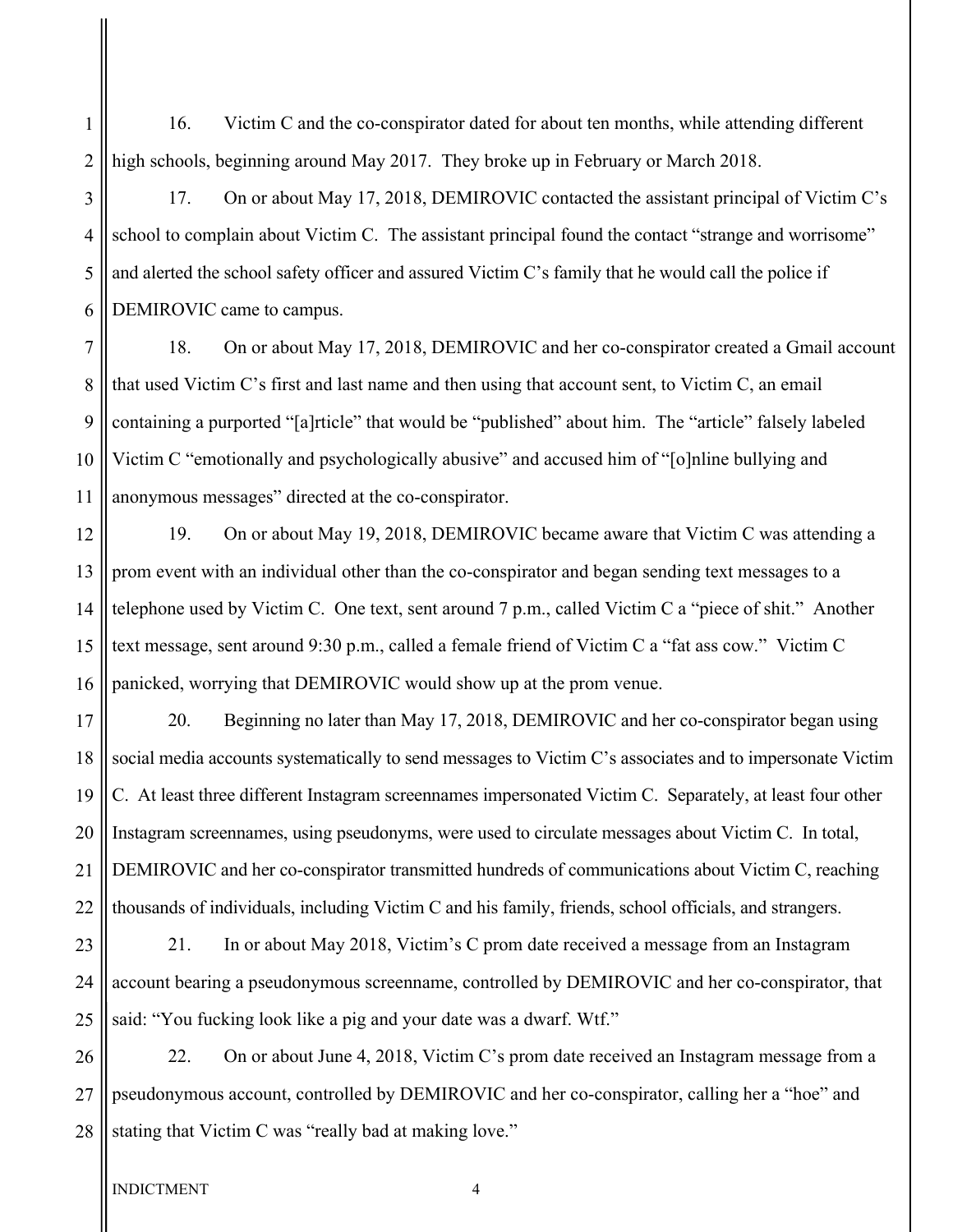1 2 3 4 23. On or about June 6, 2018, DEMIROVIC and her co-conspirator used an Instagram account that impersonated Victim C, by using his name and picture, to publish insults against the coconspirator, calling her a "[c]heating [b]itch." DEMIROVIC, using an Instagram account bearing her own name, pretended to be outraged by these insults.

5 6 7 8 24. In or around June 2018, DEMIROVIC and her co-conspirator posted an image of Victim C and a friend on Instagram with a caption suggesting that Victim C and the friend were high on drugs. The account that posted the message used Victim C's name and photo, and identified Victim C by his high school, university, and class year for both.

9 10 25. By June 2018, dozens of friends had reached out to Victim C in confusion and concern. Victim C's anxiety was severe enough to interfere with his ability to function.

11 12 26. On or about January 22, 2019, DEMIROVIC and her co-conspirator insulted Victim C's associates, impersonating Victim C on Instagram, calling one an "[u]ntalented fat cow."

13 14 15 27. On or about February 4, 2019, after midnight, DEMIROVIC and her co-conspirator sent a barrage of Instagram messages to Victim C, calling him a "[p]iece of shit" and asserting that no one at his university would want to "fuck a dwarf" like him.

16 17 18 28. In or around February 2019, DEMIROVIC and her co-conspirator began sending Instagram messages to high school and university associates of Victim C, purporting falsely to be from someone named "Val Trishman," at Victim C's university, accusing Victim C of sexual predation.

19 20 29. On or about March 2, 2019, DEMIROVIC submitted a complaint about Victim C to Title IX officers at his university, alleging that Victim C had "harassed and stalked" girls.

21 22 23 24 25 26 27 30. On or about March 10, 2019, DEMIROVIC and her co-conspirator sent Instagram messages, impersonating Victim C, to at least 21 women among Victim C's college classmates, high school friends, or acquittances. Multiple female friends of Victim C received messages, from an account used by DEMIROVIC and her co-conspirator, that invited the women to his home for liaisons ("Do you wanna come over to my place…. Let's go crazy"), asked for dates ("You're so hot…. I miss you let's have lunch together"), made lewd suggestions ("What do you want me to do to you this time"), or described Victim C's supposed drug abuse ("I've been on so many drugs lately").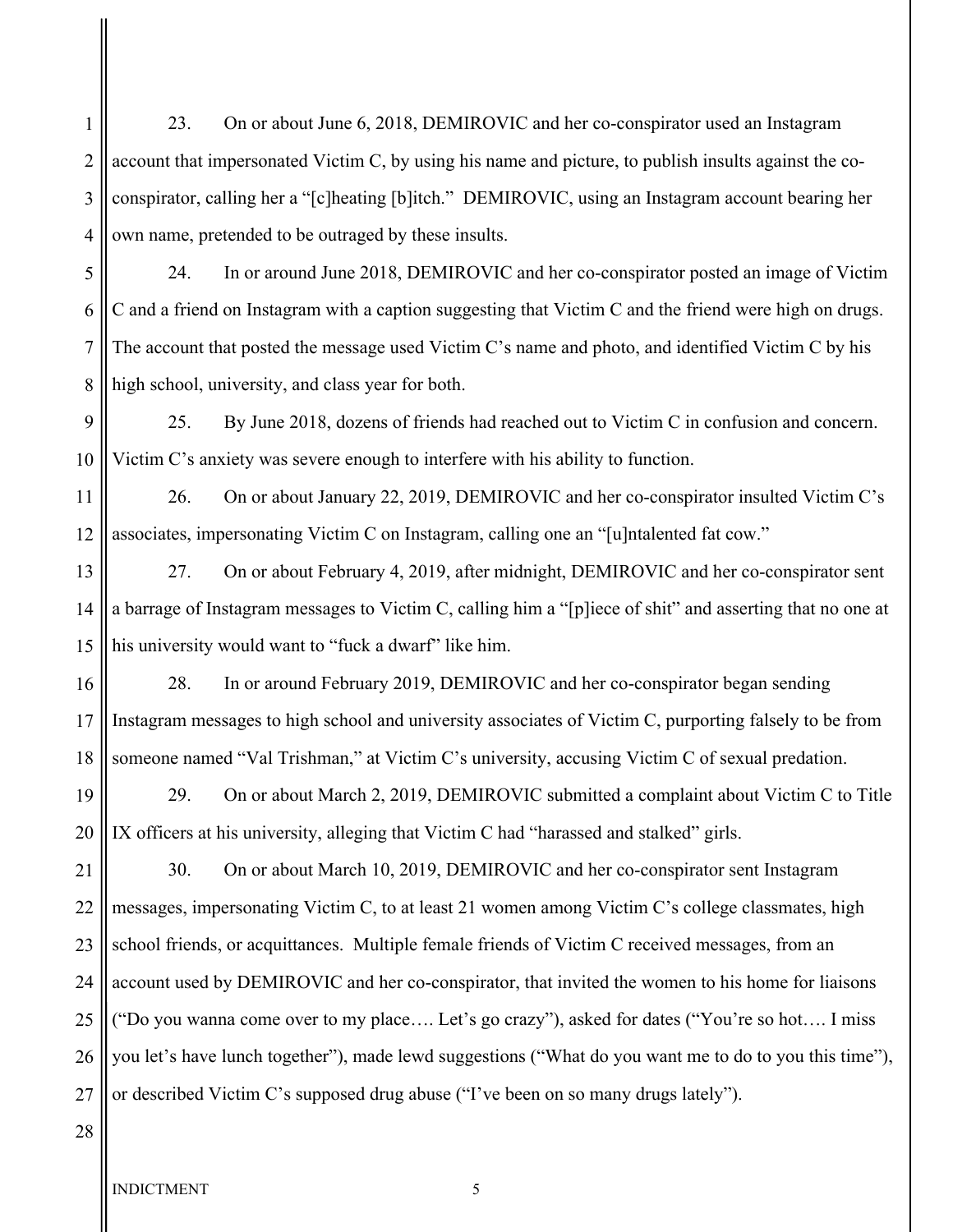1 2 3 4 5 6 7 8  $\overline{Q}$ 31. On or about March 10, 2019, DEMIROVIC and her co-conspirator sent messages from an Instagram account impersonating Victim C that belittled the co-conspirator, writing, under the guise of Victim C, that he had "[f]ucked her and that was it." An account impersonating Victim C, also controlled by DEMIROVIC and her co-conspirator, wrote of the co-conspirator: "The only reason why I talked to her was because she slept with so many guys. She's a fucking whore." 32. On or about March 10, 2019, DEMIROVIC and her co-conspirator sent a message to the girlfriend of Victim C's friend, using an Instagram account that impersonated Victim C, and proposed a dinner date. 33. On or about March 19, 2019, Victim C learned that a fellow student was opposed to

10 being a roommate of Victim C because of rumors about Victim C's supposed sexual impropriety.

11 12 34. On or about October 14, 2019, DEMIROVIC sent an email to an official at Victim C's university that accused Victim C of trying to "frame" her for "online bullying."

13 14 15 35. Victim C suffered panic attacks, sought therapeutic help, abandoned social media, and changed his phone number. He remains traumatized and is a changed person. He believes that DEMIROVIC's conduct permanently damaged his personal relationships and reputation.

16

#### **Victims D and E**

17 18 36. Victim C's mother and father—Victim D and Victim E—also suffered harassing messages and online impersonation by DEMIROVIC and her co-conspirator.

19 20 37. On or about May 19, 2018, DEMIROVIC sent, to a telephone used by Victim D, a text message calling her son, Victim C, a "piece of shit."

21 22 23 24 38. After the harassment and impersonation of Victim C began, Victim D and Victim E received dozens of calls or messages from parents alarmed about the communications that their children were purportedly receiving from Victim C but that were actually sent by DEMIROVIC and her coconspirator.

25 26 27 39. On or about December 22, 2018, Victim D, Victim C's mother, received an pseudonymous Instagram message referencing "dwarfs," an allusion to previous communications about Victim C from DEMIROVIC and her co-conspirator.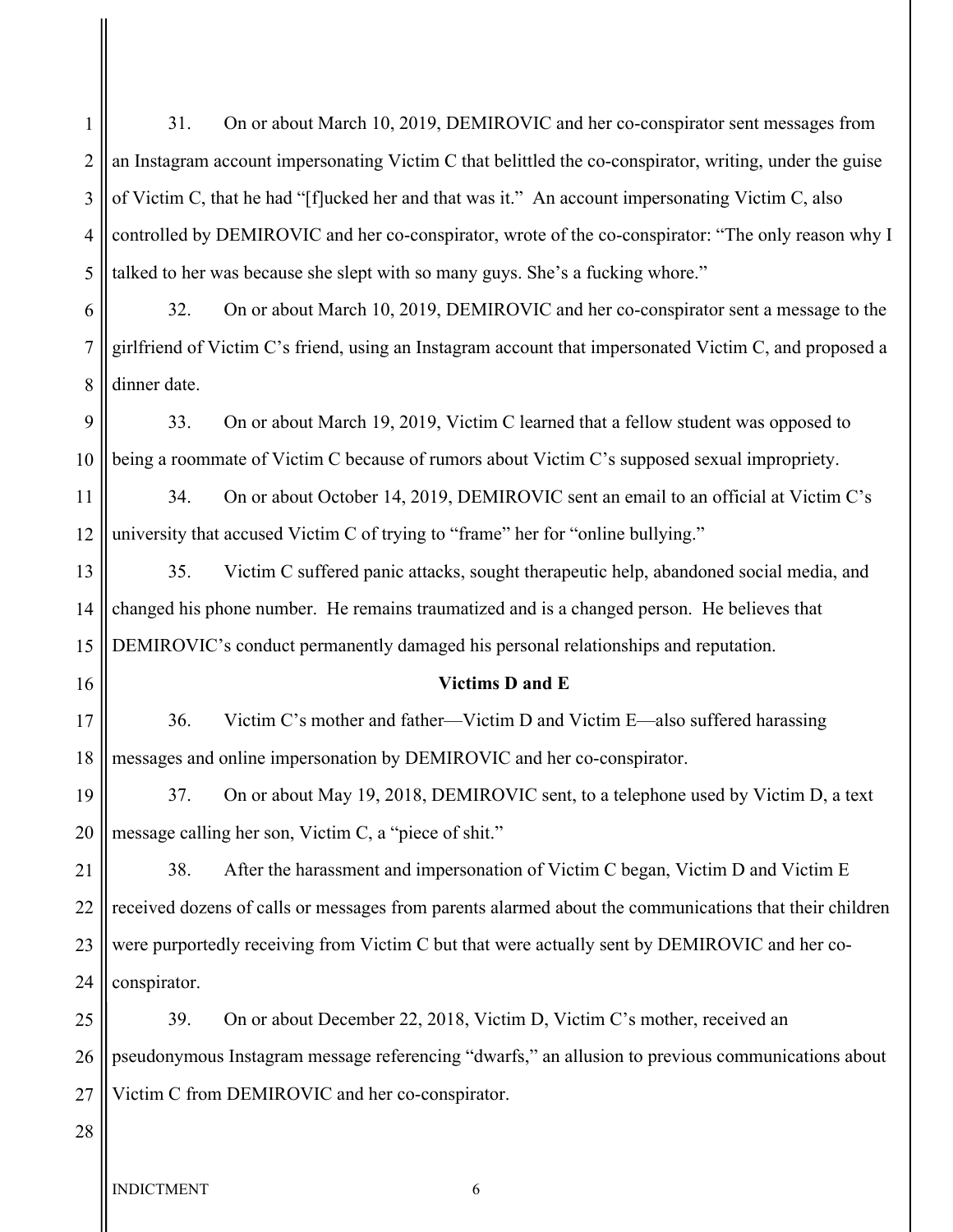1 2 3 40. On or about December 26, 2018, Victim C's younger brother, then aged 16, began receiving abusive messages from a pseudonymous Instagram account controlled by DEMIROVIC and her co-conspirator, insulting the younger brother and again calling Victim C a "piece of shit."

4 5 41. On or about July 19, 2019, Victims D and E each received an email from DEMIROVIC stating that she heard that Victim C was "selling drugs" and had "raped a girl."

6 7 8 9 10 42. On or about July 19, 2019, DEMIROVIC came to the front door of the home of Victim C, Victim D, and Victim E, while Victim C's brother was home alone. Victim D and Victim E were alerted to the visit by their security camera and immediately cut short existing plans and returned home. DEMIROVIC's visit caused Victim D and Victim E to fear for their physical safety and that of their children.

11 12 13 14 15 16 43. Victim D and Victim E suffered substantial emotional distress as a result of the conduct by DEMIROVIC and her co-conspirator. Victim D was devastated by the campaign against her and against her son. The stress, fear, anger, expense, and distraction of the conduct caused Victim E to curtail his work travel and eventually to resign from his job. The trauma inflicted by DEMIROVIC and her co-conspirator contributed to the decision of Victim C's family to move out of the San Francisco Bay Area.

#### 17 **COUNT ONE: (18 U.S.C. § 2261A(2)) – Cyberstalking)**

18 19 20 21 44. The allegations contained above are hereby re-alleged and incorporated by reference. 45. Beginning at a date unknown to the Grand Jury, but no later than May 2016, and ending at a date unknown to the Grand Jury, but no earlier than October 2019, in the Northern District of California and elsewhere, the defendant,

#### 22

### RAMAJANA HIDIC DEMIROVIC,

23 24 25 26 27 28 an adult, with the intent to injure, harass, and intimidate minors Victim A, Victim B, and Victim C, and adults Victim D and Victim E, residents of the Northern District of California, used an interactive computer service, electronic communication service, and electronic communication system of interstate commerce, and other facilities of interstate commerce, namely, email, social media accounts, and the Internet, to engage in a course of conduct that placed those persons in reasonable fear of death of or serious bodily injury, and that caused, attempted to cause, and would be reasonably expected to cause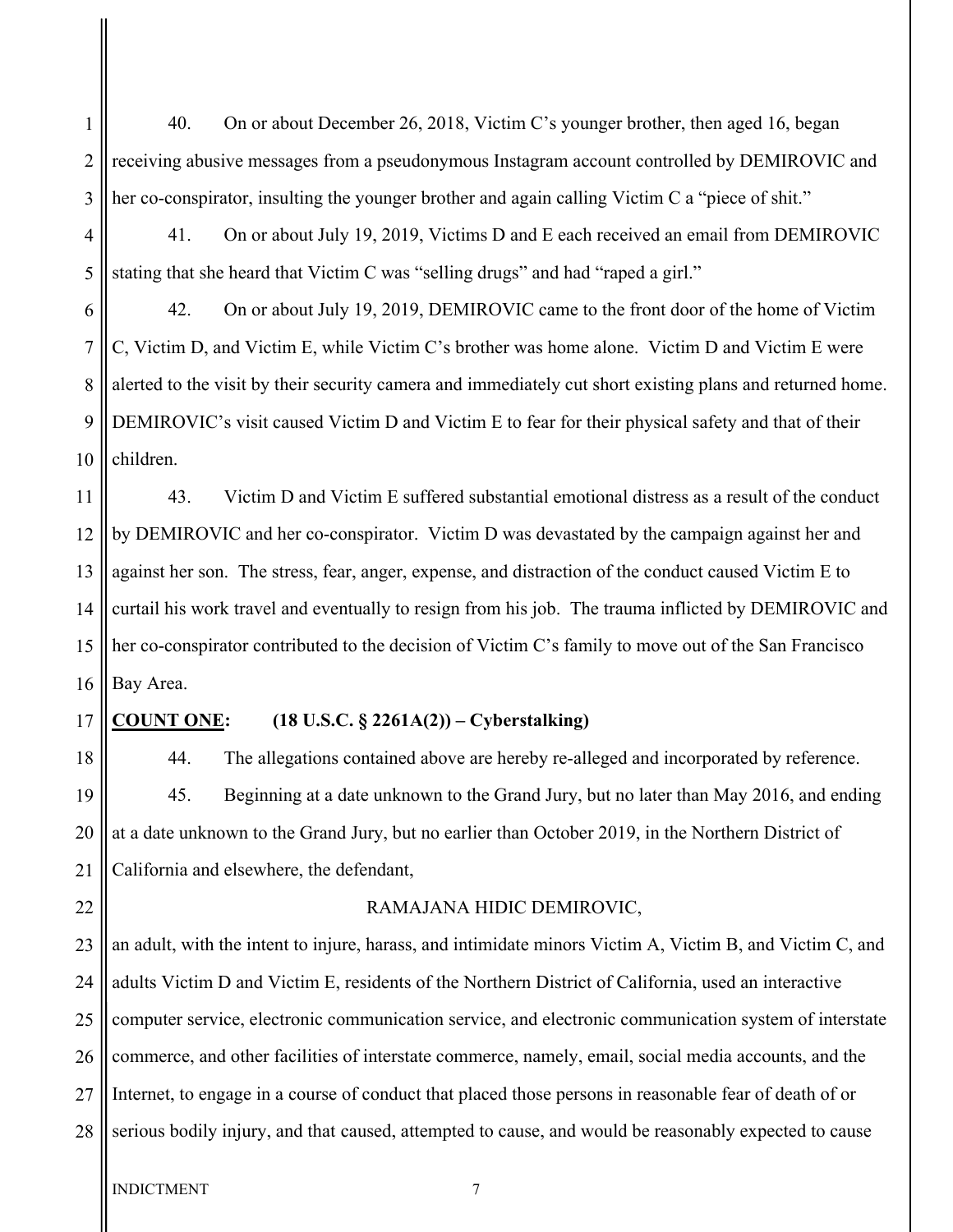1 2 substantial emotional distress to those persons, in violation of 18 U.S.C. §§ 2261A(2)(A) and (2)(B) and 18 U.S.C. § 2.

3 4 5 6 7 8 9 10 11 12 13 14 15 16 17 18 19 20 21 22 23 24 25 26 27 28 **COUNT TWO: (18 U.S.C. § 371 – Conspiracy to Commit Cyberstalking)** 46. The allegations contained above are hereby re-alleged and incorporated by reference. 47. Beginning at a date unknown to the Grand Jury, but no later than May 2016, and ending at a date unknown to the Grand Jury, but no earlier than October 2019, the defendant, RAMAJANA HIDIC DEMIROVIC, and her co-conspirator, knowingly and willfully conspired and agreed with each other to commit offenses against the United States, namely violations of 18 U.S.C. §§ 2261A(2)(A) and (2)(B) by engaging in cyberstalking and a course of conduct that placed the cyberstalking targets in reasonable fear of death or serious bodily injury, and that caused, attempted to cause, and would be reasonably expected to cause substantial emotional distress to those persons. 48. DEMIROVIC became a member of the conspiracy knowing of at least one of its objects and intending to help accomplish it. One of the members of the conspiracy performed at least one overt act, beginning at a date unknown to the Grand Jury but no later than May 2016, for the purpose of carrying out the conspiracy, in violation of 18 U.S.C. §§ 2261A(2)(A) and (2)(B), 18 U.S.C. § 2, and 18 U.S.C. § 371. 49. DEMIROVIC committed overt acts in furtherance of the conspiracy that include: a. On or about May 11, 2016, DEMIROVIC came to Victim A's high school, accosted him and, in front of other students, threatened to "rip [his] fucking heart out." b. On or about August 23, 2016, DEMIROVIC sent text messages to a telephone used by Victim B, at night, telling Victim B that her husband would "find" Victim B and that "it's not going to look pretty." c. On or about May 19, 2018, DEMIROVIC sent text messages to a telephone used by Victim C, calling Victim C a "piece of shit" and causing Victim to fear that DEMIROVIC would show up at the prom venue where Victim C was. d. On or about October 14, 2019, DEMIROVIC sent an email to an official at Victim C's university that accused Victim C of trying to "frame" her for "online bullying."